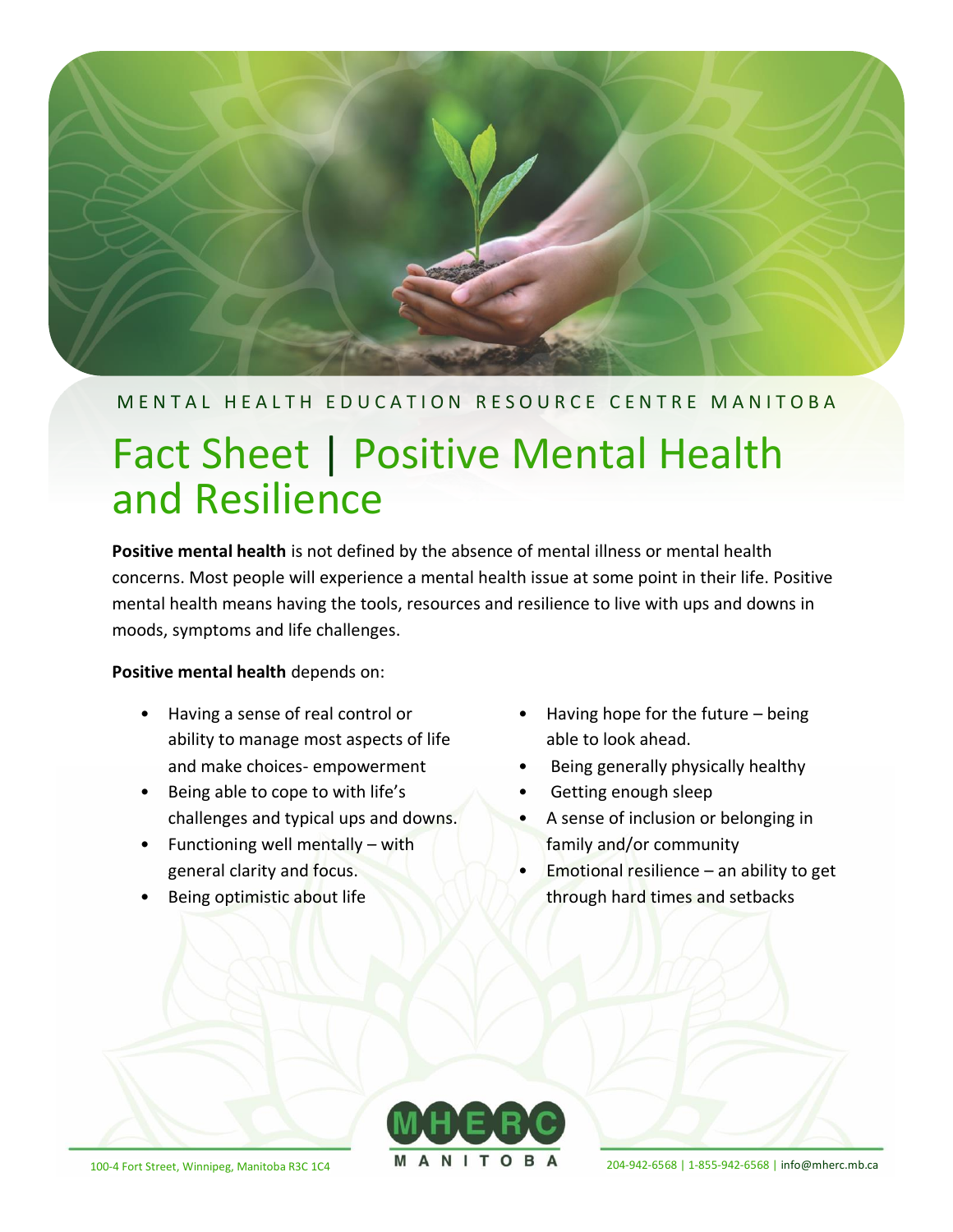#### **Mental Health can be negatively affected by:**

- Stigma/discrimination, racism, sexism, homophobia and transphobia
- Loss of family or loved ones
- Abuse or bullying
- Lack of basic needs housing, food, medicine
- Violence, addiction, lack of safety, poor housing

### **Resilience:**

- We are all born with a level of inner strength or resilience.
- Can be developed and strengthened at any age.
- Allows someone to bounce back from setbacks and disappointments.

## **What Helps:**

- Individual willingness and ability to accept that there will be good and bad times ahead. This openness makes us stronger and more able to cope mentally and emotionally when times are tough.
- When we are able to understand our reactions and triggers to difficult experiences, we are in a better position to create strategies to manage them.
- Supportive family, relationships, connections through work, school, volunteering, places of worship.
- Basic needs being met for food, clothes, housing and medical care.
- Internal resilience: the ability to rebound emotionally, psychologically and physically when times are hard.
- Community Support it is important the general community understand the challenges of mental health and that all levels of community and government work towards reducing barriers, stigma and promoting positive well-being for all.